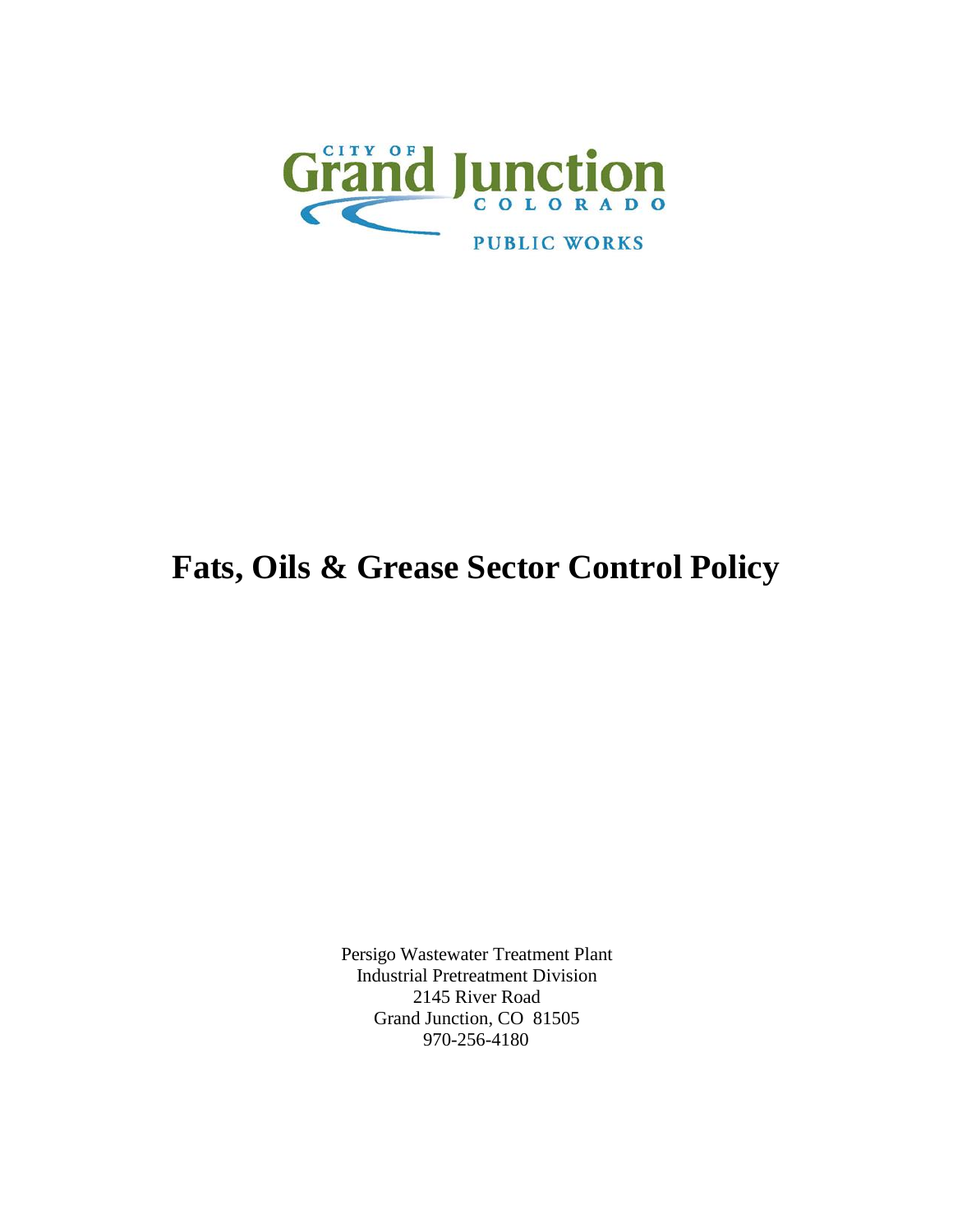#### **I. INTRODUCTION**

The United States Environmental Protection Agency (EPA) requires the City of Grand Junction (City) / Mesa County Persigo Wastewater Treatment Facility (Persigo) to have an Industrial Pretreatment Program (Pretreatment) to prevent certain pollutants from entering the wastewater system. The pollutants of concern are those that can interfere with the operation of the wastewater treatment process, pass through the wastewater treatment system without adequate treatment or contaminate treatment plant biosolids.

The Fats, Oil and Grease Sector Control Policy (Policy) establishes City requirements for any food service facility that has the potential to discharge Fats, Oil and Grease (FOG) into the sanitary sewer system. FOG pollutants can contribute to sewer blockages causing sanitary sewer overflows and backups into homes and businesses and can interfere with equipment and processes in the sewer collection system and at the wastewater treatment plant.

The purpose of this Policy is to minimize the loading of FOG from entering the sewer system at the source. The Policy encompasses the entire service area of the Persigo 201 sewer boundary, which includes the City of Grand Junction and portions of Mesa County.

Definitions of the terms used in this Policy are found in Grand Junction Municipal Code (GJMC) Sections 13.04.010 and 13.04.360.

#### **II. AUTHORITY**

The BMPs in this Policy are authorized by Sections 13.04.370 and 13.04.460 of the Grand Junction Municipal Code (GJMC).

GJMC Section 13.04.370, in addition to other materials, specifically prohibits the discharge of any solid or viscous pollutant in amounts which will cause obstruction or harm to the Publicly Owned Treatment Works (POTW), which includes the sewer collection system and the Persigo facility. GJMC also establishes a discharge limitation of 200 mg/L for FOG of animal and/or vegetable food origin. These limitations are set to prevent blockages or obstruction in the sewer collection system. The gravity grease interceptor (interceptor) BMP described in this Policy is required for treatment of an applicable facility's discharge in lieu of requiring a facility to routinely sample and monitor the facility discharge in order to determine compliance with the 200 mg/L FOG limit.

All facilities to which this Policy applies shall comply with all the requirements in this Policy. Facilities shall permit inspections by the City with or without notice for the purpose of determining applicability and/or compliance with this Policy and requirements. Applicable facilities shall inform the City prior to sale or transfer of ownership of the business; or change in the trade name under which the business if operated; or change in the nature of the services provided that affect the potential to discharge pollutants; or remodeling of the facilities that may result in an increase in the pollutant loading.

The City's Industrial Pretreatment Division staff is responsible for implementing this Policy. Duties include but are not limited to reviewing building plans, inspecting applicable facilities for compliance and enforcing Policy requirements.

#### **III. BACKGROUND**

Excess FOG from food service facilities can accumulate in sanitary sewer collection lines, wet wells and pumping stations. Such FOG accumulation can restrict sewer flow and cause collection line blockages, resulting in sewage backups and potential public health risks.

FOG blockages in the sanitary sewer system are very costly to the City and to its sewer customers. FOG blockages can result in emergency sewer call-outs to clean sewer lines, incurring additional costs to sewer customers. In addition, the Mesa County Health Department requires food service facilities to close until sewage backups and associated health risks are eliminated.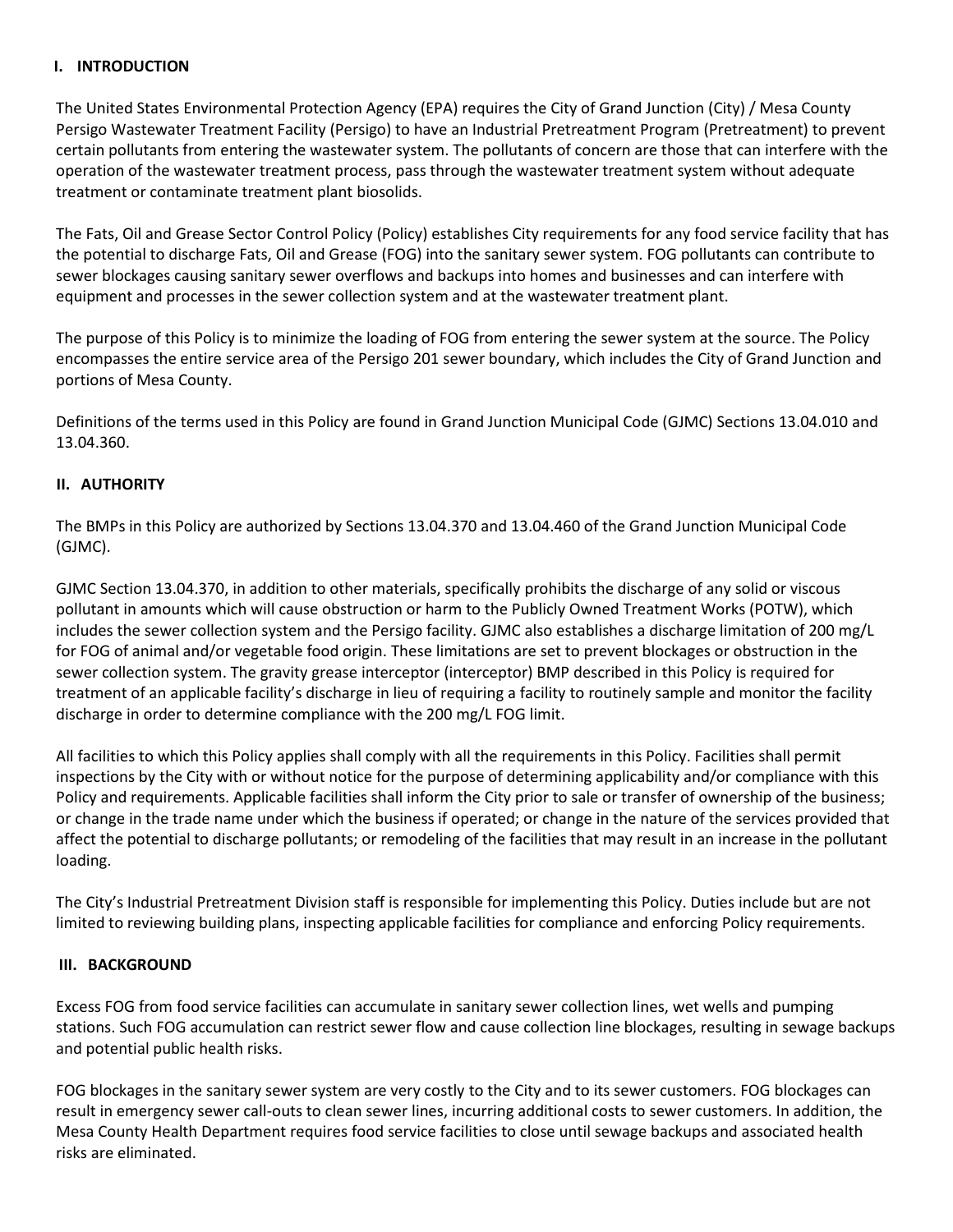### **IV. APPLICABILITY**

All food service facilities are required to complete a City FOG Application to determine applicability of interceptor requirements and to determine proper interceptor sizing.

Any facility where food is prepared and/or served, for mass consumption, using or producing FOG in amounts that could hinder sewage disposal is required to install and maintain a City-approved interceptor and to use the BMPs described in this Policy. This requirement applies to all non-domestic (i.e. commercial or industrial) facilities where preparation, manufacturing, or processing of food occurs and includes, but is not limited to, restaurants, cafes, fast food outlets, pizza outlets, delicatessens, sandwich shops, bakeries, coffee shops, schools, hospitals, institutions, nursing homes and other facilities that prepare, service, or otherwise make food available for consumption.

This includes:

- New facilities, including the new ownership or lessee of existing facilities;
- **Existing facilities closed for a period of one year or longer;**
- Existing facilities undergoing remodeling which will increase operations by 50% or more by increasing seating capacity and/or kitchen equipment and/or plumbing fixtures; and
- Existing facilities changing from a conditionally exempt facility to one where food is prepared and/or served, for mass consumption, using or producing FOG in amounts that could hinder sewage disposal.

A conditional exemption to not install an interceptor may be granted by the City, but only under very limited provisions. An example of this type of limited use facility would be one that only serves beverages and/or food items that are prepared off-site.

This Policy does not apply to domestic residential users; however, the Kitchen BMPs in Section VI of this Policy are recommended for domestic use to assist in keeping the sewer collection system and private sewer lines flowing freely.

#### **V. GREASE INTERCEPTOR REQUIREMENTS**

A gravity grease interceptor (interceptor, see Figure 1.) is a plumbing treatment device that is installed between the facility kitchen drainage and the sanitary sewer system. It is designed to remove FOG from the facility wastewater discharge prior to sanitary sewer discharge. An interceptor is located in the ground outside of the facility, is typically located in the parking lot and can be recognized by the two manhole lids that cover the accesses to the interceptor.

A properly sized and maintained interceptor provides the necessary retention, or holding time, for wastewater to separate into three basic layers. FOG floats to the top, solids sink to the bottom and the clearer mid-water flows out to the sanitary sewer.

The interceptor shall be installed, maintained and operated so as to accomplish their intended purpose of intercepting pollutants from the facility's wastewater and preventing the discharge of such pollutants to the City's wastewater collection system.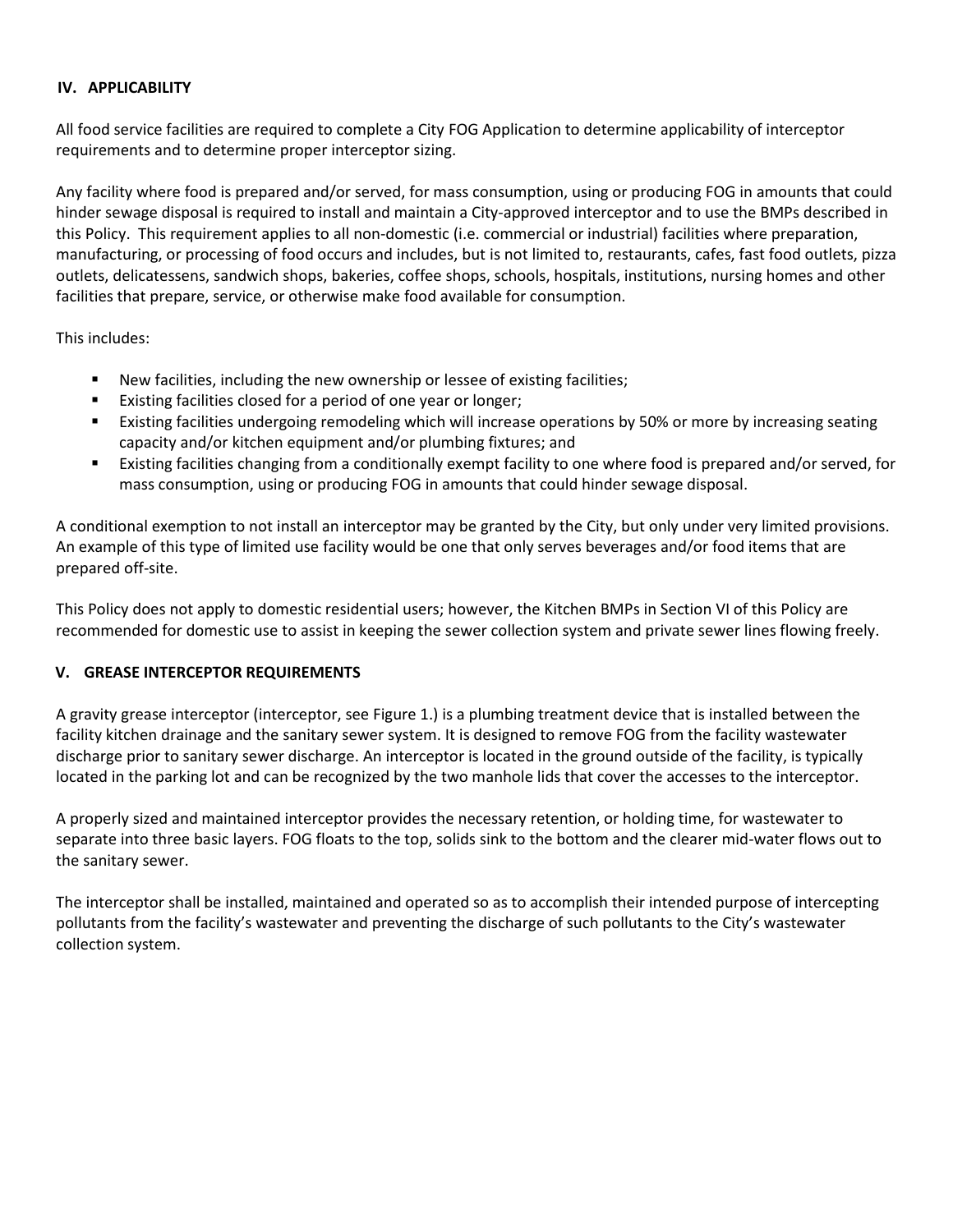

**Figure 1. Grease Interceptor Diagram**

- A. City Requirements
	- 1. Plan Review. All food service facilities are required to complete a City FOG Application to determine applicability of interceptor requirements and to determine proper interceptor sizing. The City requires an interceptor be installed at applicable facilities. If an interceptor is required it shall be installed at the expense of the facility owner or lessee prior to opening for business. The facility owner or lessee is responsible for determining the feasibility of the interceptor installation and for performing all engineering, plumbing and design work associated with the interceptor installation.
		- a. The facility property owner or lessee or authorized representative is responsible for contacting the City for the purpose of obtaining a site plan review. The site plan review shall determine the need, size, location, and other interceptor requirements necessary to control facility discharges into the sanitary sewer system. The review of such plans shall in no way relieve the facility from the responsibility of modifying such facilities as necessary to produce a discharge acceptable to the City in accordance with GJMC. The type and capacity of a required interceptor shall be approved by the City prior to installation. Written approval from the City must be obtained prior to installation of an interceptor.
		- b. Plans shall be submitted for approval prior to any of the following:
			- Construction of a new building;
			- Change in the building use or nature of the services provided that affects the potential to discharge FOG;
			- Remodeling of the facility that may result in an increase in flow or FOG loading; and
			- Any other reason that otherwise requires the facility to submit plans or specifications for approval through the City or Mesa County Building Department (Building Department).
		- c. All plans submitted to the City must clearly show: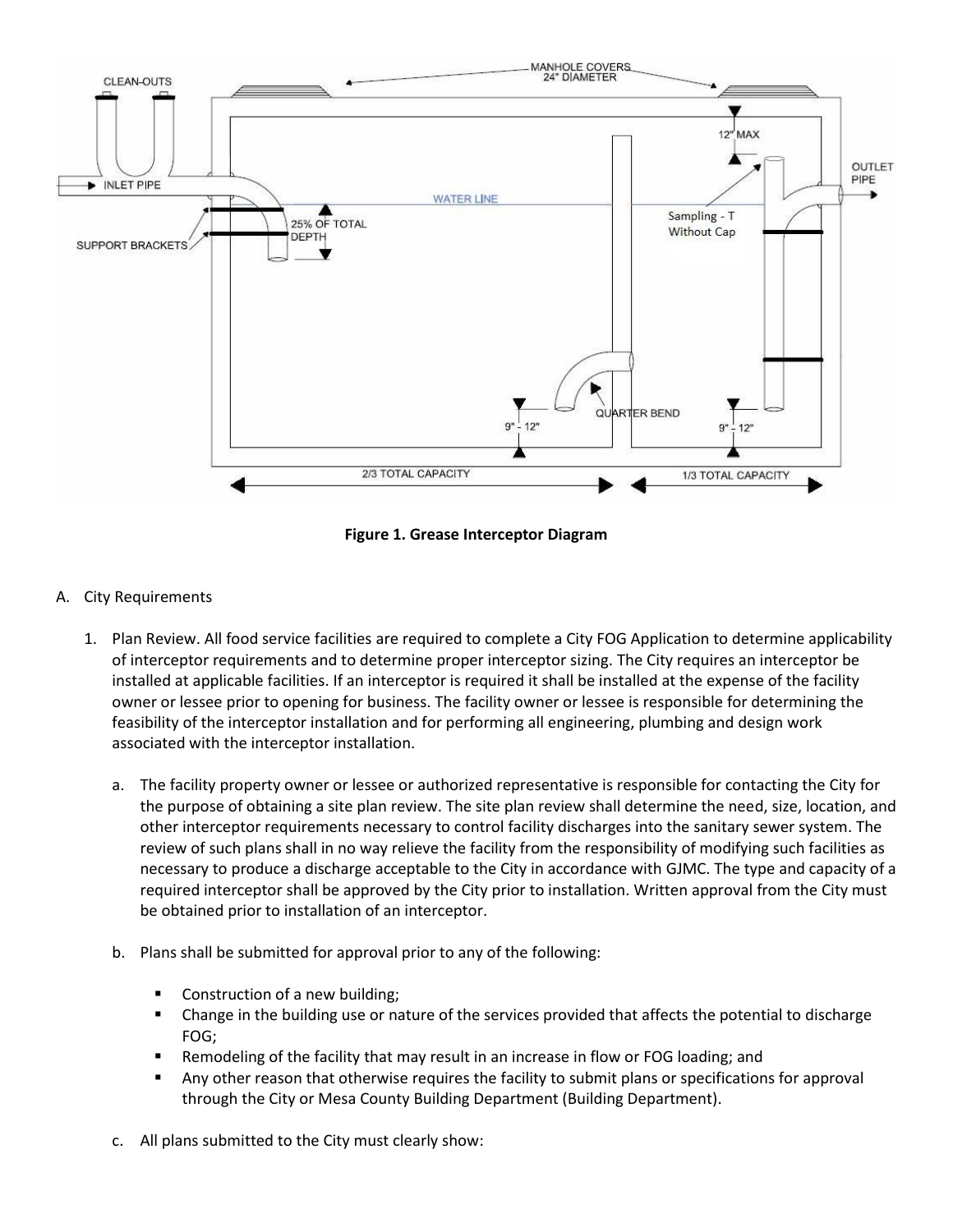- Location of the interceptor;
- Proposed interceptor size in accordance with the sizing criteria in Section V.A.3;
- **Interceptor detail showing internal plumbing, dimensions, cleanouts and vent piping;**
- All building water and sewer plumbing;
- All plumbing and plumbing fixtures that connect to the interceptor;
- **Size of plumbing and plumbing fixtures that connect to the interceptor; and**
- A table or schedule identifying all plumbing fixtures.
- d. The installed interceptor and associated plumbing shall be inspected and approved by the Building Department prior to backfilling. Plans shall not be deviated from once a City Planning Clearance has been issued. If a situation warrants the change of an approved plan, an amended copy must be resubmitted to the City and Building Department for approval.
- e. Upon change of ownership of any existing facility which is required to have an interceptor, the applicant for sanitary sewer service shall have the burden to demonstrate that a properly sized and properly functioning interceptor is installed to the satisfaction of the City. The interceptor shall be cleaned by an approved waste hauler prior to use.
- 2. Plumbing Criteria. The City requires a properly sized gravity grease interceptor with two compartments separated by a baffle wall. Hydromechanical grease interceptors or grease traps are not allowed to be installed in lieu of a gravity grease interceptor.
	- a. The interceptor and associated plumbing should only be installed by a licensed plumber or experienced contractor. All sinks, floor sinks, floor drains, mop sinks, disposals, dishwashers and other plumbing fixtures in kitchens, bars, bussing stations and other food service areas into which wastewater is likely to or has the potential to contain FOG must be connected to the interceptor. Toilets, water closets, urinals, hand washing sinks and other plumbing fixtures conveying human waste shall not drain into or through the interceptor.
	- b. The interceptor's primary compartment shall have a volume equal to two-thirds of the total capacity and the secondary compartment shall have a volume equal to one-third of the total capacity. Each compartment shall be accessible by a traffic-rated manhole above the inlet and outlet piping with a minimum diameter of 24 inches. Manhole covers shall not be locked, or otherwise fastened in place such that access is restricted.
	- c. All plumbing shall be compatible with food service wastewater, such as PVC. The bottom of the inlet piping shall extend down 25% of the total water depth in order to maximize retention time in the primary compartment. Flow from the primary to secondary compartment shall be through a quarter bend elbow, or similar device equivalent in cross sectional area to the inlet piping into the interceptor, and shall extend down in the primary compartment with a height above the base between 9 and 12 inches. A sampling-T shall be placed at the outlet end of the interceptor to allow sampling of effluent. The top of the sampling-T shall be no more than one foot below grade. An outlet T-fitting, or downturn with a sight tube, and extension is required in order for City staff to visually inspect the interceptor. The bottom of the outlet piping in the second compartment must extend down between 9 and 12 inches above the floor of the interceptor. Support brackets are required for the inlet and outlet piping. Cleanouts and venting shall be PVC pipe. Interceptors shall be vented in accordance with local building codes.
	- d. If the City has determined that an interceptor is not required to be installed, the facility shall connect all kitchen plumbing fixtures to a sanitary sewer line separate from the domestic sanitary sewer line. This separate sanitary sewer line shall have a cleanout located outside of the building to allow the City access for sampling. The separate sanitary sewer line is designed to allow representative compliance sampling and installation of an interceptor should one be required. This line may be combined with the domestic sanitary sewer at a point after the kitchen cleanout. If a facility's kitchen discharge exceeds the City's limit for oil and grease or contributes to an excess build-up of FOG in the sanitary sewer line, the facility may be required to install an appropriately sized interceptor.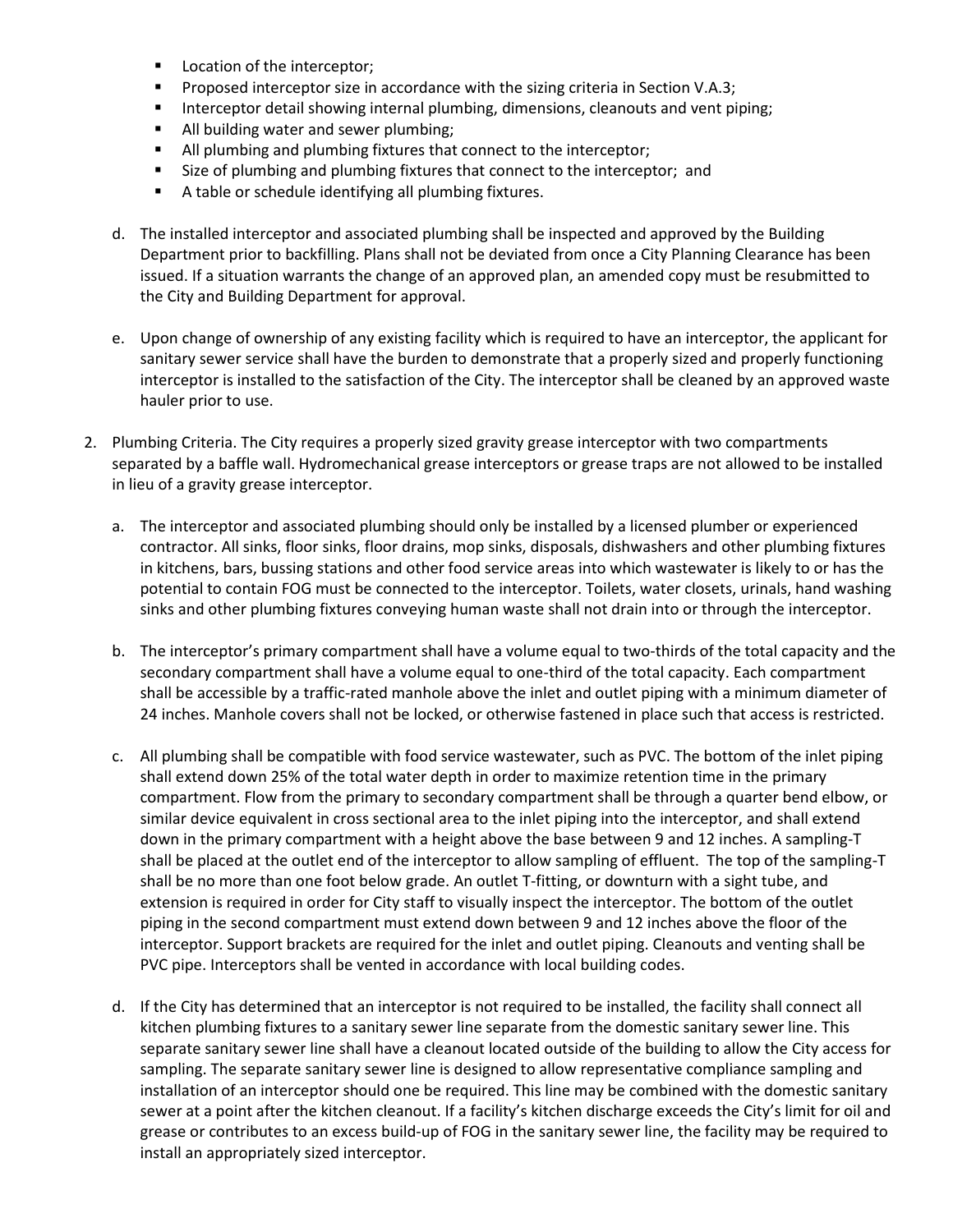- e. Each facility for which an interceptor is required shall install an interceptor serving only that facility. Common interceptors are not permitted for newly constructed facilities. The City may grant a variance for a common interceptor only if it is pre-existing and if the resulting discharge does not exceed the 200 mg/L concentration for FOG as required by GJMC. A common interceptor may be reevaluated for proper sizing and capacity when a facility changes business operations, practices, owners or tenants.
- 3. Sizing. A City Food Service Application is required to be completed to determine proper interceptor sizing. The design of a grease interceptor shall be in accordance with City sizing requirements and the Mesa County Building Code. The capacity of a grease interceptor is calculated based on specific discharge flow rates for each facility with a minimum detention/treatment time of 10 minutes, assuming maximum flow rates from all kitchen fixtures. The minimum required interceptor size capacity is 750 gallons. The sizing of an interceptor shall be determined by using Table 1.

| <b>Table 1 Grease Interceptor Sizing Table</b> |                           |   |                     |                 |                   |
|------------------------------------------------|---------------------------|---|---------------------|-----------------|-------------------|
| <b>Fixture Type</b>                            | <b>Number of Fixtures</b> |   | <b>Flow Gal/Min</b> |                 | <b>Total Flow</b> |
| <b>Kitchen Area Sinks</b>                      |                           |   |                     |                 |                   |
| Single Compartment                             |                           | X | 20                  | $=$             |                   |
| Double Compartment                             |                           | X | 25                  | $=$             |                   |
| <b>Triple Compartment</b>                      |                           | X | 30                  | $=$             |                   |
| Mop / Clean-up                                 |                           | X | 20                  | $=$             |                   |
| <b>Dishwashers</b>                             |                           |   |                     |                 |                   |
| Up to 30 gallon capacity                       |                           | x | 15                  | Ξ               |                   |
| 30 to 50 gallon capacity                       |                           | X | 25                  | Ξ               |                   |
| 50 to 100 gallon capacity                      |                           | X | 40                  | $=$             |                   |
| Total Surge Flow =                             |                           |   |                     |                 |                   |
| <b>Factor</b>                                  |                           |   |                     | X <sub>10</sub> |                   |
| Required Grease Interceptor Capacity =         |                           |   |                     |                 |                   |

- 4. Location. An interceptor shall be located outside the facility between the kitchen drainage plumbing and the sanitary sewer system. The facility must ensure interceptors are installed and connected to be easily accessible for inspection, cleaning, pumping and maintenance at all times. Each manhole cover shall be readily accessible and safely removable for servicing and maintenance. Vehicles or equipment are not allowed to be parked or stored on top of the interceptor.
- 5. Closure. The City may determine that an interceptor is no longer necessary. This may occur when the wastewater flow through the interceptor is significantly lower due to changes in kitchen practices or if an interceptor is over-sized. A lack of flow through the interceptor can cause it to become septic, producing sulfide gases, odor problems and other potential health and safety hazards.
	- a. Inactive interceptors shall be closed by:
		- Complete removal of all interceptor contents (oil, grease, solids, water, etc.) by a professional service company;
		- Submittal of plans or a narrative to the City detailing the proposed scope of work;
		- **Sealing of all floor drains and fixtures plumbed to the interceptor;**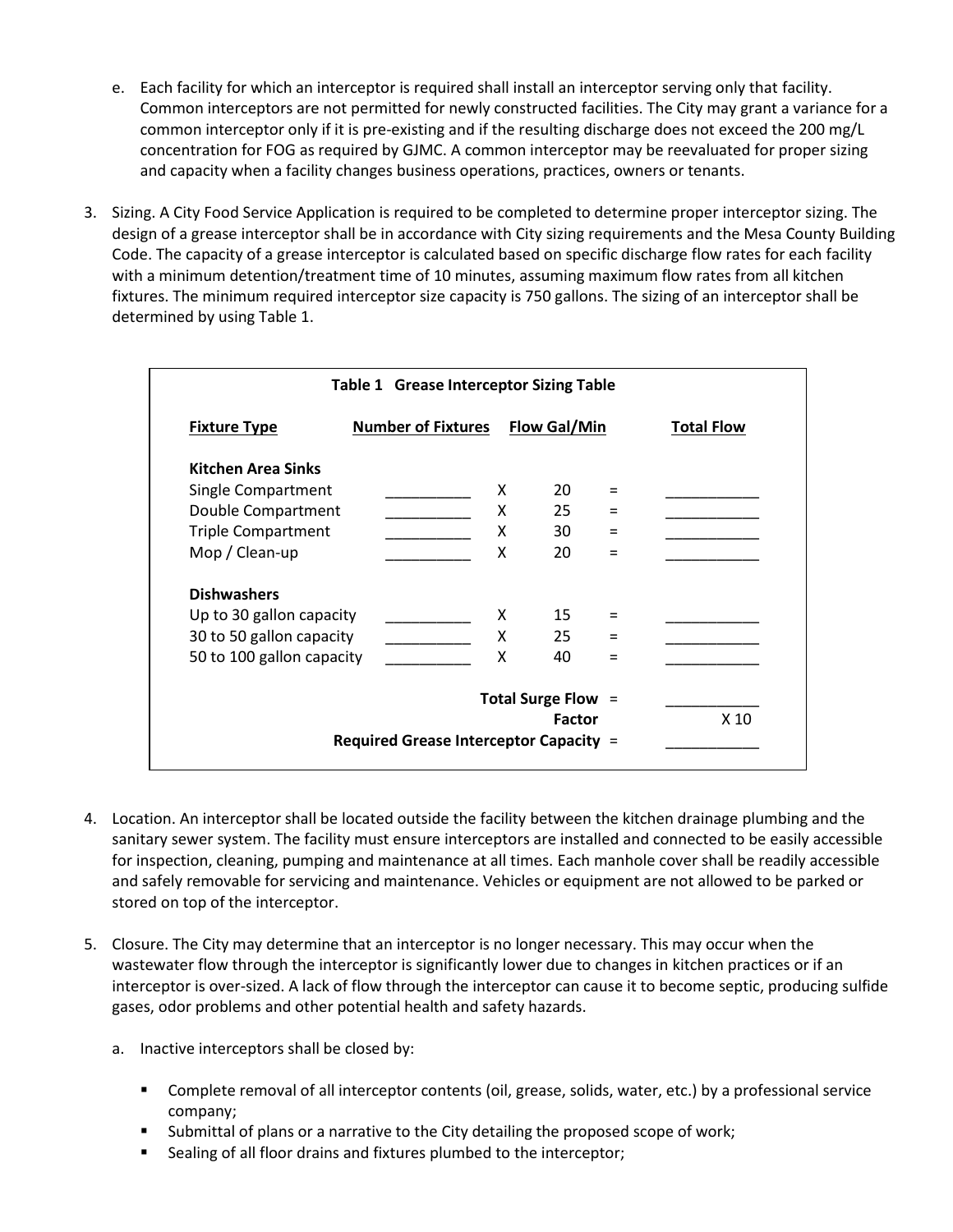- Capping of inlet and outlet pipes, or installing a direct pipe connection from the inlet to the outlet;
- **Filling the empty interceptor with an appropriate fill material such as sand or concrete; and**
- **Securing the opening(s) to the interceptor by cementing or welding.**
- b. The City must receive plans detailing the closure activity and written City approval must be issued to the facility prior to beginning work. Inspections of closure activities may be required by the City prior to securing the interceptor opening.
- 6. Facilities with an Existing Interceptor. An existing interceptor may be undersized for a new facility according to the sizing requirements of Section V.A.3. The City may approve the new facility, which is required to submit plans for review under Section V.A.1., to use the existing interceptor only if the City determines the existing interceptor can adequately protect the sanitary sewer from FOG. The existing interceptor must have two chambers and be retrofitted to meet the requirements of Section V.A.2.
- 7. Variances. A variance from the requirements of this policy may be granted by the City for good cause. The facility has the burden of proof of demonstrating through data and other information why a variance should be granted. In no case shall a variance result in a violation of any City requirement or effluent limit specified in GJMC. The granting of any variance shall be at the sole discretion of the City. If a variance is granted for a specific Pretreatment requirement, the facility is still required to institute BMPs and other mitigation measures as determined by the City. If a variance is granted, and if the City determines there have been changes to the facility or to the facility's operation that occurred after the time of granting the variance that would have required a specific Pretreatment requirement, the facility will be required to install such Pretreatment.
- B. Operation and Maintenance Requirements
	- 1. A facility shall properly maintain and clean an interceptor at its own expense in order to keep it in efficient operating condition at all times. All facilities are required to structurally maintain all components of their interceptor per the design requirements in Section V.A.2. Maintenance of interceptors shall be done only by a licensed plumber or business professional normally engaged in the servicing of such fixtures.
	- 2. The addition of biological or bacterial treatments, enzyme treatments or the use of additives or emulsifiers are prohibited and shall not be a substitute for the pumping of grease interceptors at the frequency specified by the City.
	- 3. The facility will be directed by the City to perform regularly scheduled required interceptor pumping by an approved waste hauler. The total accumulation of solids, debris, and oil shall not exceed 25% of either the total capacity of the interceptor or 25% of the capacity of any one chamber. The City will require an interceptor to be pumped out if FOG are observed being discharged from the interceptor outlet.

An interceptor shall be pumped at a minimum of every 90 days or more frequently as needed or required by the City. A variance from the required pumping schedule may be obtained if the facility can demonstrate that less frequent pumping is sufficient and receives City approval. Facilities seeking a reduced pumping schedule shall submit a written request to the City demonstrating a less frequent pumping schedule is adequate. The request shall be reviewed by the City and written approval issued before a reduction in a pumping schedule is allowed.

- 4. A facility should ensure that the company used for the removal and transportation of grease waste is properly registered with the Colorado Department of Public Health and Environment (CDPHE). The City and CDPHE require that approved waste grease haulers completely pump and remove the entire interceptor contents each time. Partial removal of contents (i.e., removal of grease layer or liquid, oil layer, water or sludge layer only) is prohibited.
- 5. Facilities are responsible for the maintenance, servicing and proper waste disposal of the interceptor and cannot abrogate this responsibility to a contractor, pumping service, or any other agent. After pumping, all interceptor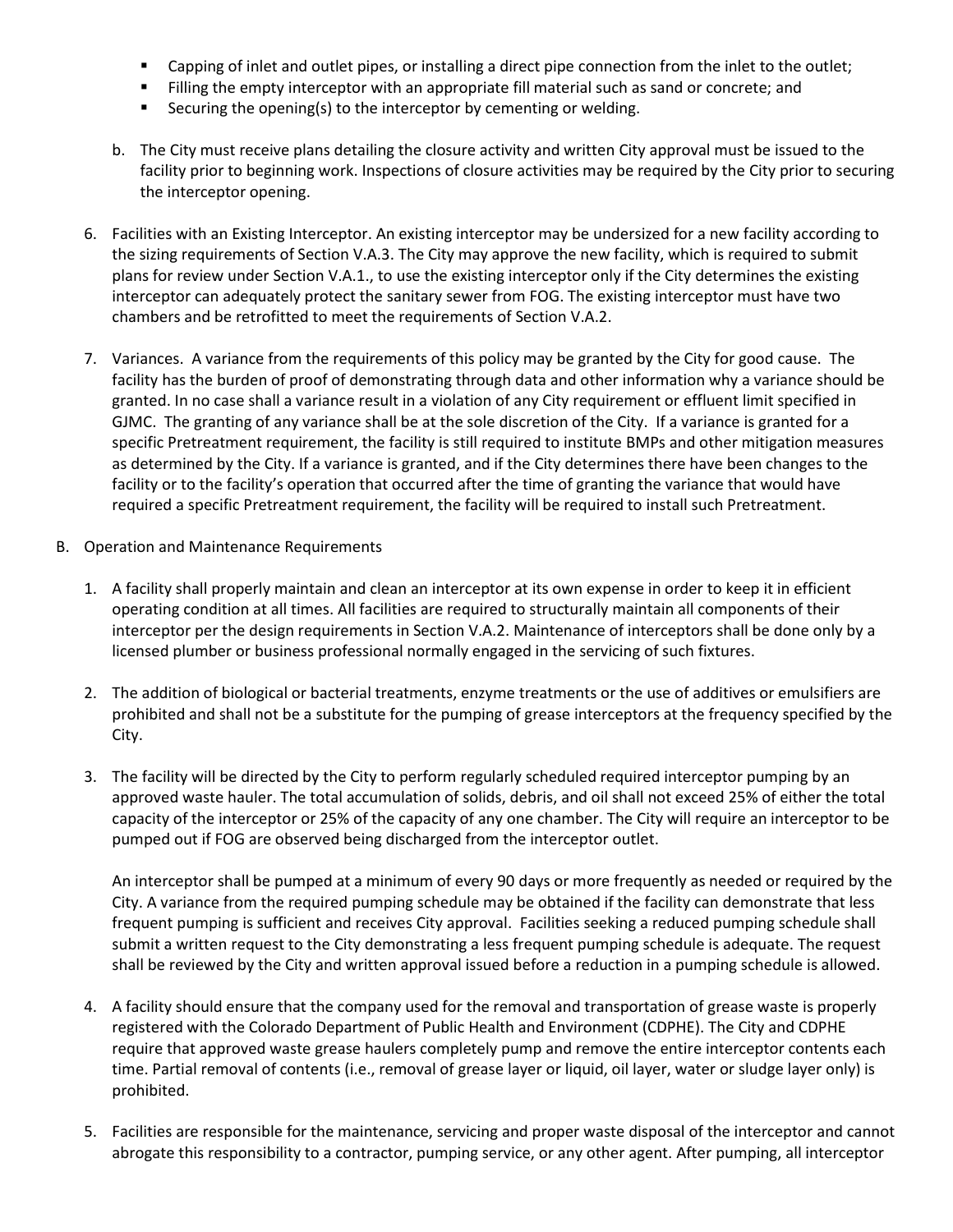contents must be properly disposed of at an approved waste grease facility in accordance with federal, state and local regulations. Under no circumstances shall interceptor contents be reintroduced to the sanitary sewer system.

6. The waste hauler must provide a certification of proper disposal on a waste manifest for each load pumped to the facility. The facility must document each pumping with a waste manifest issued by the CDPHE, which must be kept on site for at least three (3) years.

## **VI. BEST MANAGEMENT PRACTICES**

- A. Kitchen Best Management Practices (BMPs). The purpose of kitchen BMPs is to minimize the discharge of FOG and other prohibited materials into the interceptor and the sanitary sewer system. The following BMPs shall be implemented by applicable facilities:
	- 1. Installation of drain screens. Drain screens shall be installed on all drainage pipes in food preparation areas. This includes kitchen sinks, floor drains and mop sinks. Drain screens shall be cleaned as needed.
	- 2. Segregation and collection of waste cooking oil and grease. All waste cooking oil and grease shall be collected, segregated and stored properly in waste grease bins (WGB) or similar devices. WGBs shall be maintained and secured to ensure that they do not leak or be turned over and are weather-tight. WGBs shall have a cover or lid which is to remain in place at all times when the WGB is not being used. WGBs shall be located in an area that is clean and easily accessible. WGBs shall be pumped before they are 90% full by a licensed waste hauler or an approved recycler to dispose of waste cooking oil. WGB waste hauling manifests shall be retained onsite for three (3) years.
	- 3. Disposal of food waste. Food wastes shall be disposed of directly into the trash or garbage and not in the drain.
	- 4. Kitchen signage: Signs shall be posted above all sinks prohibiting the discharge of FOG and food waste in violation of this Policy down the drains.
	- 5. Employee training. Employee training shall be provided as part of the normal orientation process and annually thereafter including, at a minimum, the following subjects:
		- **This Policy;**
		- **How to scrape excess food into the garbage and "dry wipe" pots, pans, dishware and work areas before** washing to remove grease;
		- The location, use, and disposal of absorption products to clean any spills under fryer baskets and other locations where grease may be spilled or dripped;
		- Never pour FOG or oily liquids down any drain;
		- **How to properly dispose of FOG from cooking equipment into a grease receptacle without spilling;**
		- **The need for and cleaning of drain screens; and**
		- **Proper clean-up techniques of cleaning product or other chemical spills.**

Training shall be documented and employee signatures retained indicating each employee's attendance and understanding of the practices reviewed. Training records shall be retained for a period of three (3) years and made available for review at any time by the City.

- B. Spill Prevention and Secondary Containment. All facilities are required to have measures in place and take proper precautions necessary to control unwanted discharges to the sanitary sewer. Chemicals, liquid products and wastes must be stored away from drains or within adequate containment to reduce the potential for spills reaching the sanitary sewer and/or storm drainage system. All chemical and waste storage areas must be properly maintained.
- C. Prohibition. A facility may not introduce into the POTW any pollutant(s) which cause(s) pass-through or interference.